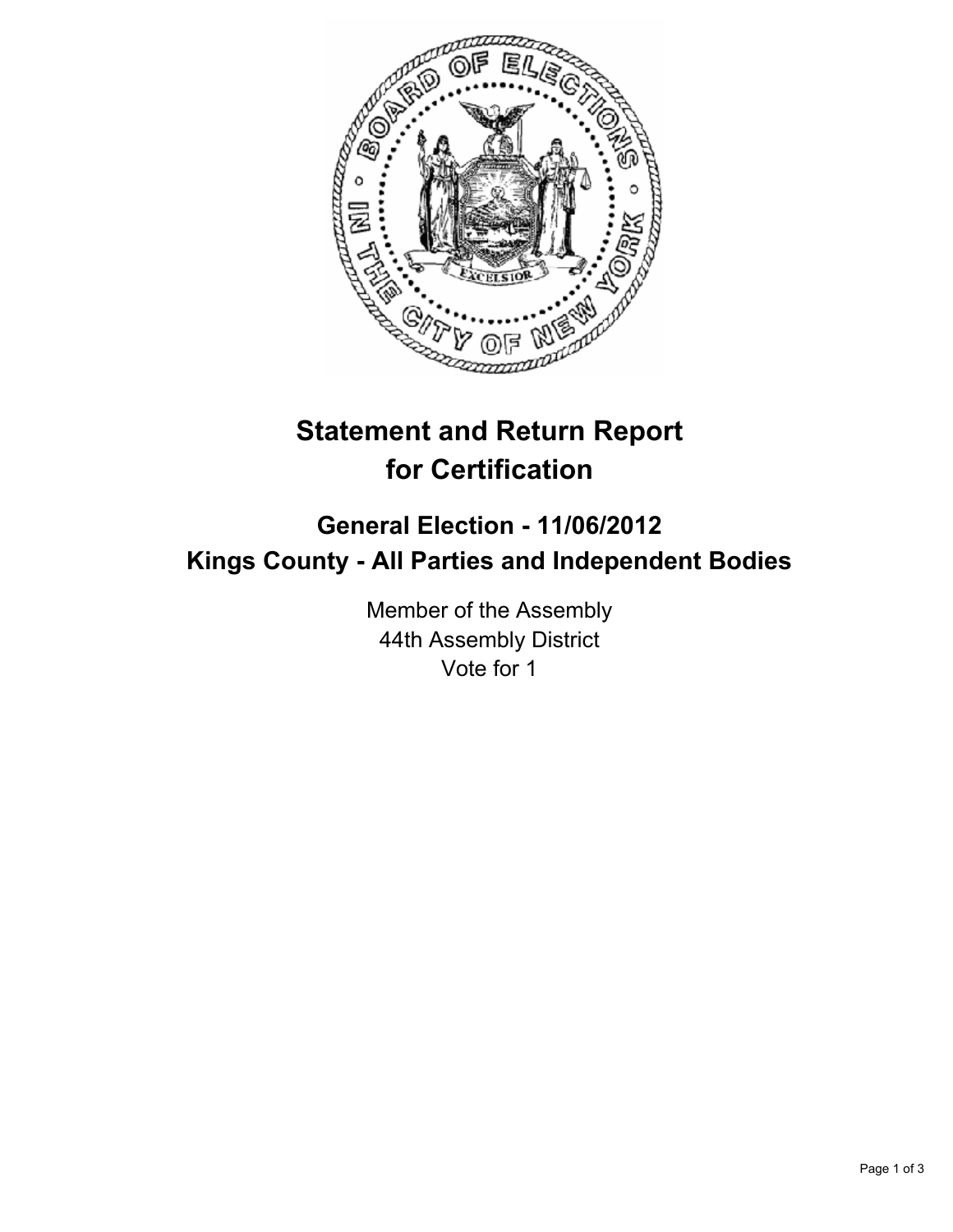

### **Assembly District 44**

| <b>PUBLIC COUNTER</b>                                    | 34,379                  |
|----------------------------------------------------------|-------------------------|
| <b>EMERGENCY</b>                                         | 190                     |
| ABSENTEE/MILITARY                                        | 1,140                   |
| <b>FEDERAL</b>                                           | 564                     |
| SPECIAL PRESIDENTIAL                                     | 0                       |
| <b>AFFIDAVIT</b>                                         | 3,108                   |
| <b>Total Ballots</b>                                     | 39,381                  |
| Less - Inapplicable Federal/Special Presidential Ballots | (564)                   |
| <b>Total Applicable Ballots</b>                          | 38,817                  |
| JAMES F. BRENNAN (DEMOCRATIC)                            | 24,934                  |
| CATHERINE FOX (REPUBLICAN)                               | 4,357                   |
| CATHERINE FOX (CONSERVATIVE)                             | 1,032                   |
| JAMES F. BRENNAN (WORKING FAMILIES)                      | 3,410                   |
| ARON KUFFMAN (WRITE-IN)                                  | 1                       |
| <b>BENJAMIN FRIED (WRITE-IN)</b>                         | 1                       |
| CAMILA VALIEJO (WRITE-IN)                                | 1                       |
| CHARLES XAVIER (WRITE-IN)                                | 1                       |
| CYRUS MC GOLDEN (WRITE-IN)                               | 2                       |
| DANIEL GROSSMAN (WRITE-IN)                               | 1                       |
| DOV HIKIND (WRITE-IN)                                    | 1                       |
| ERJC KOSLOF (WRITE-IN)                                   | 1                       |
| <b>JIM BRENNAN (WRITE-IN)</b>                            | 1                       |
| LAWRENCE D. LITTAHELD (WRITE-IN)                         | 1                       |
| MICHELE MELNICK (WRITE-IN)                               | 1                       |
| PEIRS DROMS (WRITE-IN)                                   | 1                       |
| REBECA RUTH BENJAMIN (WRITE-IN)                          | 1                       |
| RUSTY STALL (WRITE-IN)                                   | $\overline{\mathbf{c}}$ |
| S. YISRAEL DEV EISNER (WRITE-IN)                         | 1                       |
| TOM GREEN (WRITE-IN)                                     | 1                       |
| TRACY JACKSON (WRITE-IN)                                 | $\overline{c}$          |
| UNATTRIBUTABLE WRITE-IN (WRITE-IN)                       | 5                       |
| <b>VERLINA JAMES (WRITE-IN)</b>                          | 1                       |
| <b>Total Votes</b>                                       | 33,759                  |
| Unrecorded                                               | 5,058                   |